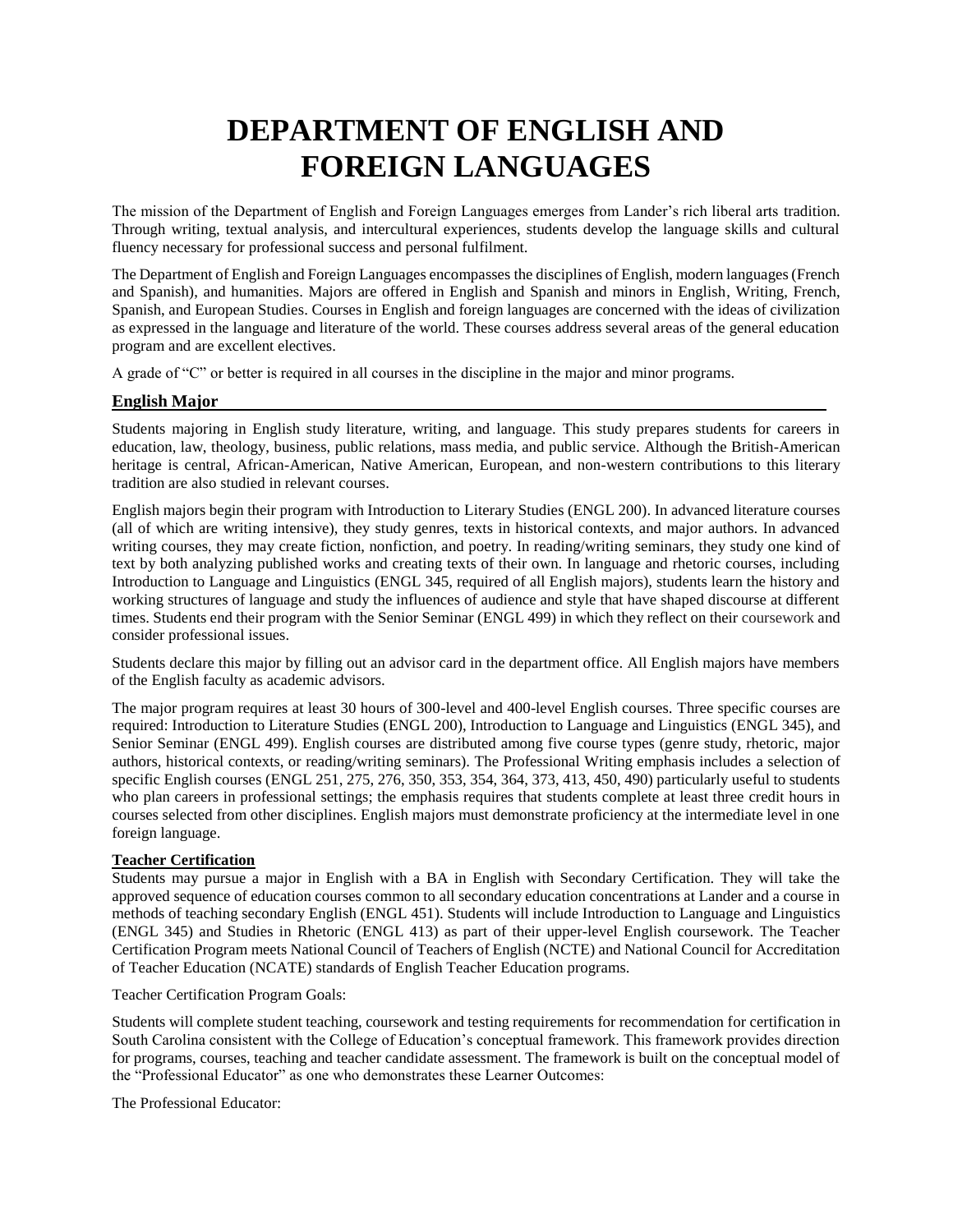- 1. integrates content knowledge and skills of scholarly inquiry to teach all students;
- 2. plans, provides, and assesses learning experiences that are supported by research, knowledge of best practice and professional standards;
- 3. communicates and collaborates with diverse populations (students, educators, families and community members) exhibiting professional behaviors and dispositions; and
- 4. engages in reflection and professional development to foster student learning and inform instructional decisions.

### **Student Eligibility**

### **Students enrolled in Secondary (History, English, Chemistry, Mathematics) or PK-12 (PE, Art, Music):**

### **Initial Level (First Year)**

- 1. Participate in initial Advising and Induction.
- 2. Take PRAXIS Core or exempt with 22 ACT or 1100 SAT score.
- 3. Demonstrate professional behaviors and dispositions\* at all times.
- 4. Maintain a 3.0 GPA in all professional courses; achieve a grade of "B" or higher in each field experience; achieve a grade of "C" or higher in all EDUC, ECED, and SPED courses (see catalog for further details, including each department's GPA requirements within the specific content area).

### **Provisional Level (Second Year)**

- 1. Complete Initial Level requirements.
- 2. Complete a SLED check.
- 3. Demonstrate professional behaviors and dispositions\* at all times.
- 4. Obtain a minimum 2.75 GPA on Lander coursework; maintain a 3.0 GPA in all professional courses; achieve a grade of "B" or higher in each field experience; achieve a grade of "C" or higher in all EDUC, and SPED courses (see catalog for further details, including each department's GPA requirements within the specific content area).
- 5. Pass PRAXIS Core or exempt with 22 ACT or 1100 SAT score.
- 6. Successfully complete an (April) oral interview with Teacher Education faculty.
- 7. Successfully complete other reviews as required by departments in specific content areas.

### **Formal Level (Third Year)**

- 1. Complete Provisional Level requirements.
- 2. Demonstrate professional behaviors and dispositions\* at all times.
- 3. Obtain a minimum 2.75 GPA on Lander coursework; maintain a 3.0 GPA in all professional courses; achieve a grade of "B" or higher in each field experience; achieve a grade of "C" or higher in all EDUC, and SPED courses (see catalog for further details, including each department's GPA requirements within the specific content area).
- 4. Successfully complete departmental requirements for PRAXIS II
- 5. Successfully complete other departmental requirements, reviews, projects, or milestones.

### **Candidate Level (Fourth Year)**

- 1. Complete Formal Level requirements.
- 2. Complete FALS requirements before student teaching semester.
- 3. Enter candidacy with formal admission to the teacher education program.
- 4. Demonstrate professional behaviors and dispositions\* at all times.
- 5. Obtain a minimum 2.75 GPA on Lander coursework; maintain a 3.0 GPA in all professional courses; achieve a grade of "B" or higher in each field experience; achieve a grade of "C" or higher in all EDUC, and SPED courses (see catalog for further details, including each department's GPA requirements within the specific content area).
- 6. Successfully complete departmental requirements for PRAXIS II.
- 7. Successfully complete other departmental requirements, reviews, projects, or milestones.

Students not meeting one or more of the requirements will not progress to Candidate Status.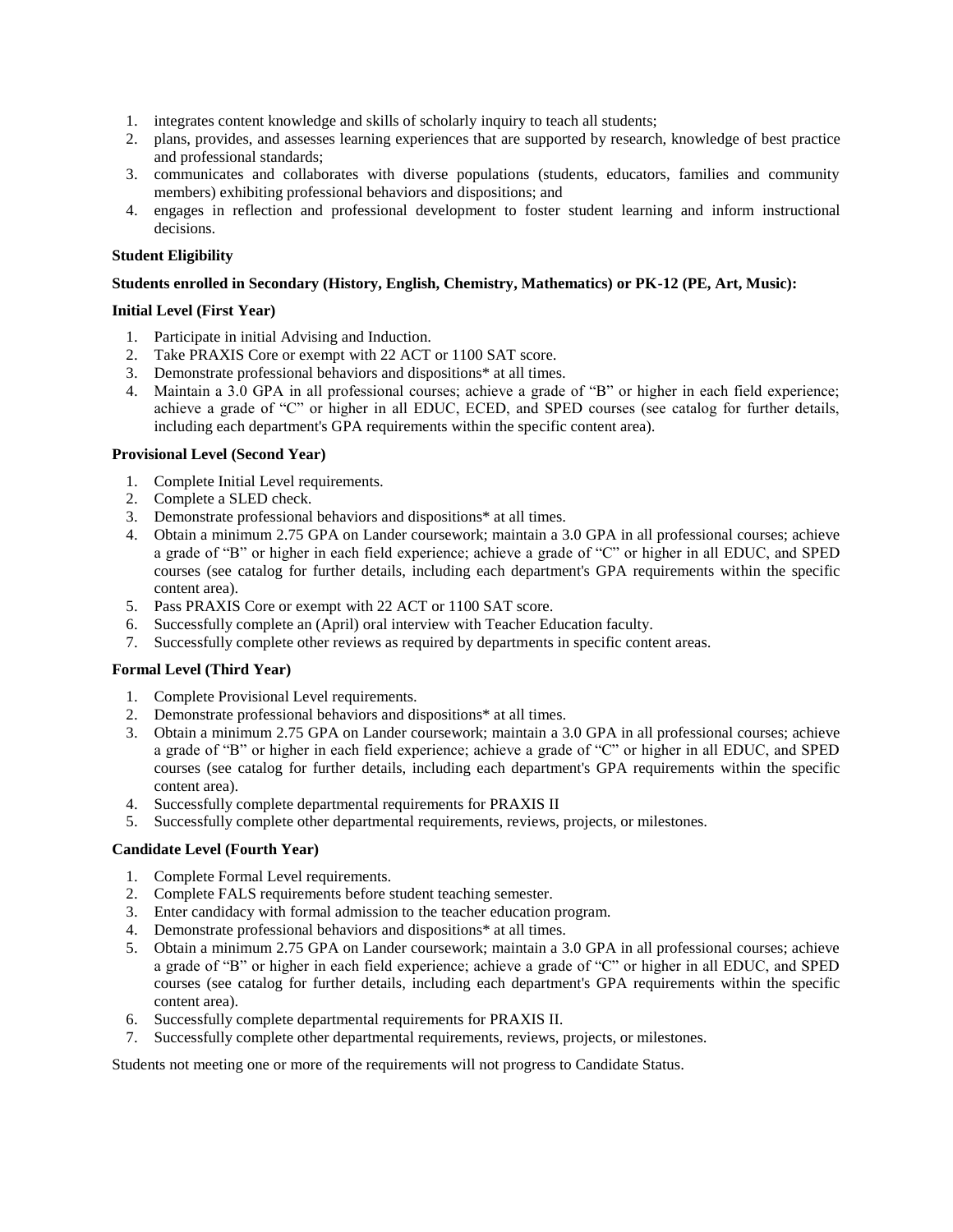\*In order to ensure the quality of the Teacher Education program, Teacher Candidates who exhibit unacceptable dispositions may be removed from the program. Procedures for candidate removal are outlined within the Department of Teacher Education handbook.

### **English Minor**

Students who are pursuing a major in an area other than English may minor in English by taking 18 hours of upperlevel English courses (300- or 400-level courses) , including one course from each of the following groups:

- I. Literature: ENGL 303-339, 406-414
- II. Language: ENGL 345 or 413
- III. Writing: ENGL 350-373; 417

## **Writing Minor**

The Writing Minor is open to students from all majors; it is a flexible minor that allows students to choose coursework aligning with their own interests. Students are free to follow a creative writing track or a business/technical writing one, but they should consult with their academic advisor in selecting the courses most useful for their major. English majors who minor in Writing must carefully select specific writing courses in addition to the 300- or 400- level English classes used to complete their major requirements. The prerequisite for a Writing Minor is a "C" or better in ENGL 102.

Students minoring in writing must take 18 hours from the following course list; of these courses, at least 3 hours must come from ENGL 251, ENGL 275, or ENGL 276.

- ENGL 251
- ENGL 275 or ENGL 276
- ENGL 350
- ENGL 344 or ENGL 413
- ENGL 353
- ENGL 354
- ENGL 364 or JOUR 375
- ENGL 373
- ENGL 450
- ENGL 490 (3 credits)
- JOUR 201
- MEDA 360
- MEDA 390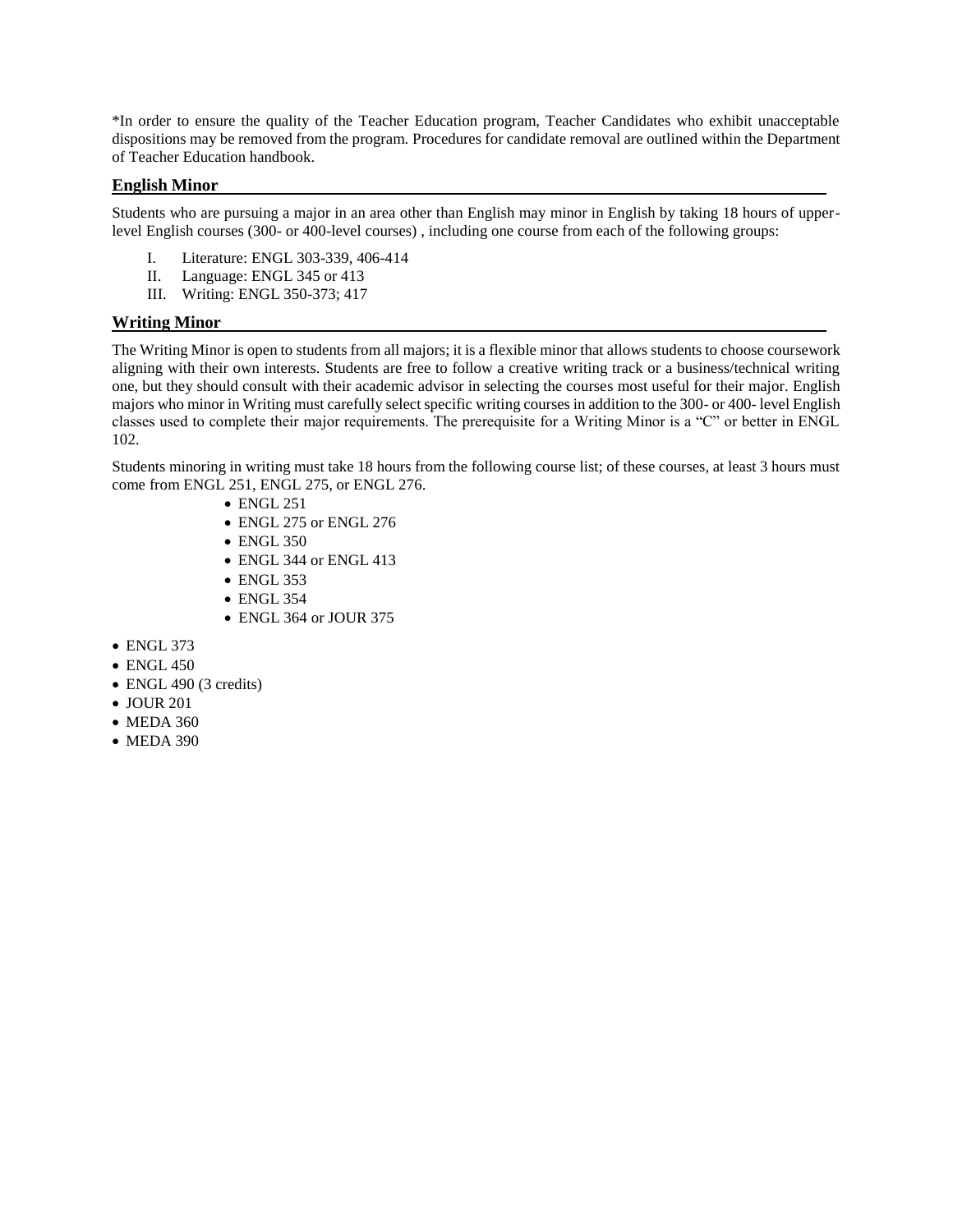### **Spanish Major**

Lander University's Spanish program emphasizes linguistic competence and cultural fluency. By the time they graduate, students who major in Spanish can converse with native speakers on a variety of topics, such as sports, cinema, travel, and even politics and religion. They also have studied and experienced Hispanic culture to a point where they can distinguish similarities and differences between various Hispanic societies.

There is no doubt that the best way to become fluent in a language and a culture is to live in that culture for an extended period of time. Lander Spanish majors are required to study in a Spanish-speaking country and thus gain first-hand experience participating in everyday life in another culture. Lander offers home-stay programs in Argentina, Chile, Peru, Uruguay, and Spain. During a semester abroad, students typically earn up to half of the required credit hours for the Spanish major. In addition to regular coursework, students with an advanced level of Spanish may choose to take part in an internship overseas. The Financial Aid Office at Lander works closely with students to help make this opportunity available.

The Spanish program is particularly suited for a double major; it aims to develop the linguistic, analytical, and cultural skills that can be utilized in any career. The range of occupations in which ability in Spanish will be an advantage is already great, and it continues to grow every day. These are some of the occupations in which knowing another language and culture will put the Lander graduate ahead of the competition:

- Business (advertising, banking, market research, personnel, labor, public relations);
- Education (elementary and secondary teachers, college professors, library staff);
- Health professions (physicians, dentists, therapists, nurses);
- Journalism and Communications (reporters, interpreters, translators, technical writers);
- Social Services (counselors, community service managers, social workers);
- Government (foreign service; the armed forces; federal, state, and local offices and agencies).

A Lander Spanish degree tells prospective employers more than that you can speak Spanish. It tells them that you are familiar with another culture, that you can adapt to a foreign setting, and that you have a sense of adventure. These are characteristics of people that companies are seeking as they compete in the global marketplace.

The Spanish major program requires a minimum of 30 hours of Spanish coursework of which at least 12 hours must be at the 300- and 400-levels. Four other specific courses are required: Grammar and Composition (SPAN 305), Spanish Writing Workshop (SPAN 306), Overseas Study (SPAN 330) and Senior Project (SPAN 499). In addition to coursework, the Spanish major requires a semester of study on an approved study abroad program.

Any student with previous experience in Spanish may take the online placement test, which will recommend the most suitable course level to match the student's proficiency. For more information, please see the link, [https://www.lander.edu/academics/academic-success/academic-success-center/testing,](https://www.lander.edu/academics/academic-success/academic-success-center/testing) or contact the Office of English and Foreign Languages.

Students graduating with a major in Spanish will have acquired the following competencies:

- 1. to communicate verbally and in writing in Spanish on a variety of topics in different settings, at the ACTFL Advanced level;
- 2. to understand the relationship between practices, products, and perspectives of Hispanic cultures;
- 3. to understand the nature of language and how it works; and
- 4. to understand the nature of culture.

### **Spanish Minor**

A minor in Spanish consists of a minimum of 18 credit hours of coursework in Spanish. At least 6 credit hours must be at the 300- or 400- level. Coursework must include:

| SPAN 305: Spanish Advanced Grammar |  |
|------------------------------------|--|
| SPAN 306: Spanish Writing Workshop |  |

Students pursuing a minor in Spanish are encouraged to participate in an approved study abroad program.

Study abroad is available to all students through the Office of Study Abroad. Program.

### **French Minor**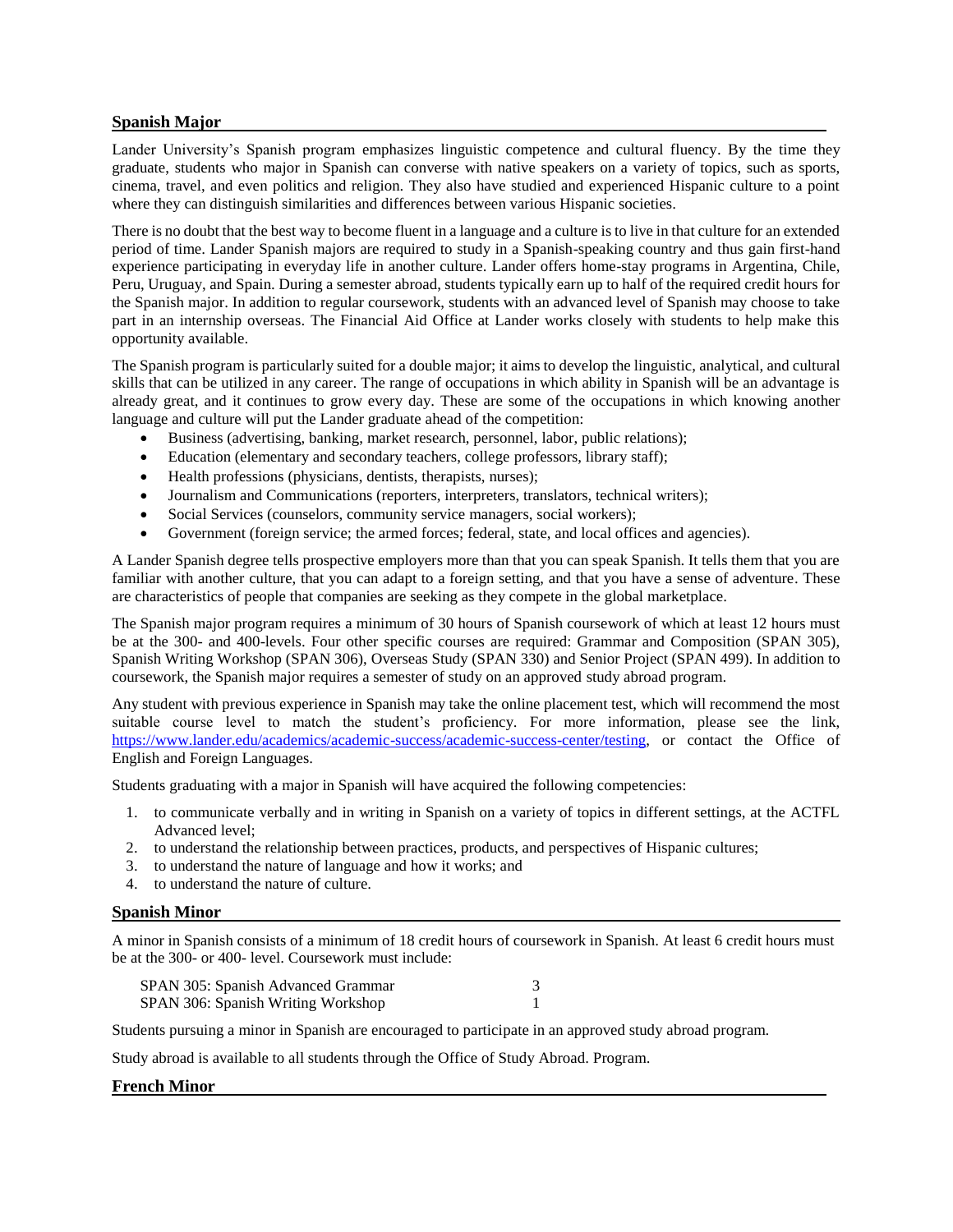A minor in French consists of a minimum of 18 credit hours of coursework in French. At least 6 credit hours must be at the 300- or 400-level. Most students study abroad in order to complete the requirements for a French minor.

Study abroad is available to all students through the Office of Study Abroad

### **European Studies Minor**

The European Studies Minor is open to students from all majors and consists of three components: British literature, European foreign literatures and cultures, and European history. Each of the courses listed below will note the interdisciplinary and cultural symbiosis of European literatures, foreign languages, and histories.

Students minoring in European studies will complete 18 credit hours selected from the three areas as indicated below. A grade of "C" or better is required in each course applied to the European studies minor.

British or European literature – Choose 6 credit hours from the following: 6 ENGL 201: Survey of British Literature ENGL 301: Medievalism ENGL 303: Renaissance ENGL 304: Classicism ENGL 311: Romanticism ENGL 312: Victorianism \*ENGL 325: Ethnic/Regional Literatures ENGL 338: Modernism ENGL 339: Postmodernism \*ENGL 401: Special Topics in Literature \*ENGL 403: Special Topics in Film Studies \*ENGL 406: Studies in Major Authors \*ENGL 414: Studies in Genre \*HUMA 390: Special Topics in World Cultures PHIL 315: Existentialism *\*Course is an appropriate selection when a European culture is its focus*. European Languages: Choose 6 credit hours from the following: 6 FR 101: French for Global Citizens I FR 102: French for Global Citizens II FR 203: French for Global Citizens III FR 280: Special Topics FR 301 French Conversation and Composition FR 330: Oversees Study FR 340: Oversees Study: Language FR 355: Oversees Study: Cultural Studies FR 360: Oversees Study: Literature FR 380: Special Topics SPAN 101: Spanish for Global Citizens I SPAN 102: Spanish for Global Citizens II SPAN 203: Spanish for Global Citizens III SPAN 204: Spanish for Global Citizens IV SPAN 280: Special Topics SPAN 305: Spanish Advanced Grammar SPAN 345: Topics in Language SPAN 355: Topics in Cultural Studies SPAN 365: Topics in Reading SPAN 380: Special Topics SPAN 480: Special Topics European history or philosophy: Choose 6 credit hours from the following history courses: 6 HIST 326: Ancient World

HIST 327: Early Middle Ages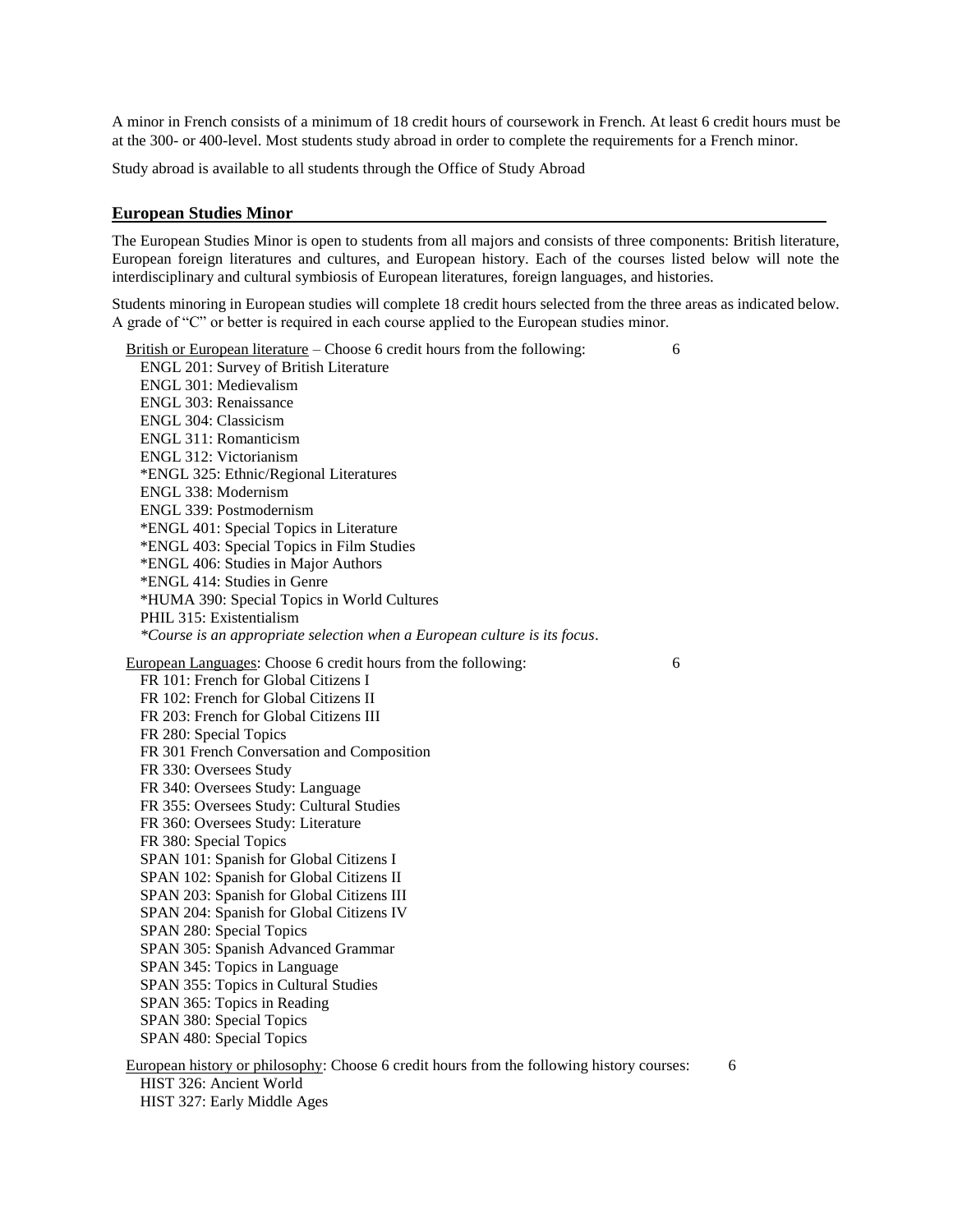HIST 328: High Middle Ages HIST 329: Late Middle Ages HIST 330: Robin Hood HIST 355: Late Antiquity \*HIST 441: Special Topics POLS 305: European Politics

#### TOTAL 18

*\*Course is an appropriate selection when a European history is its focus*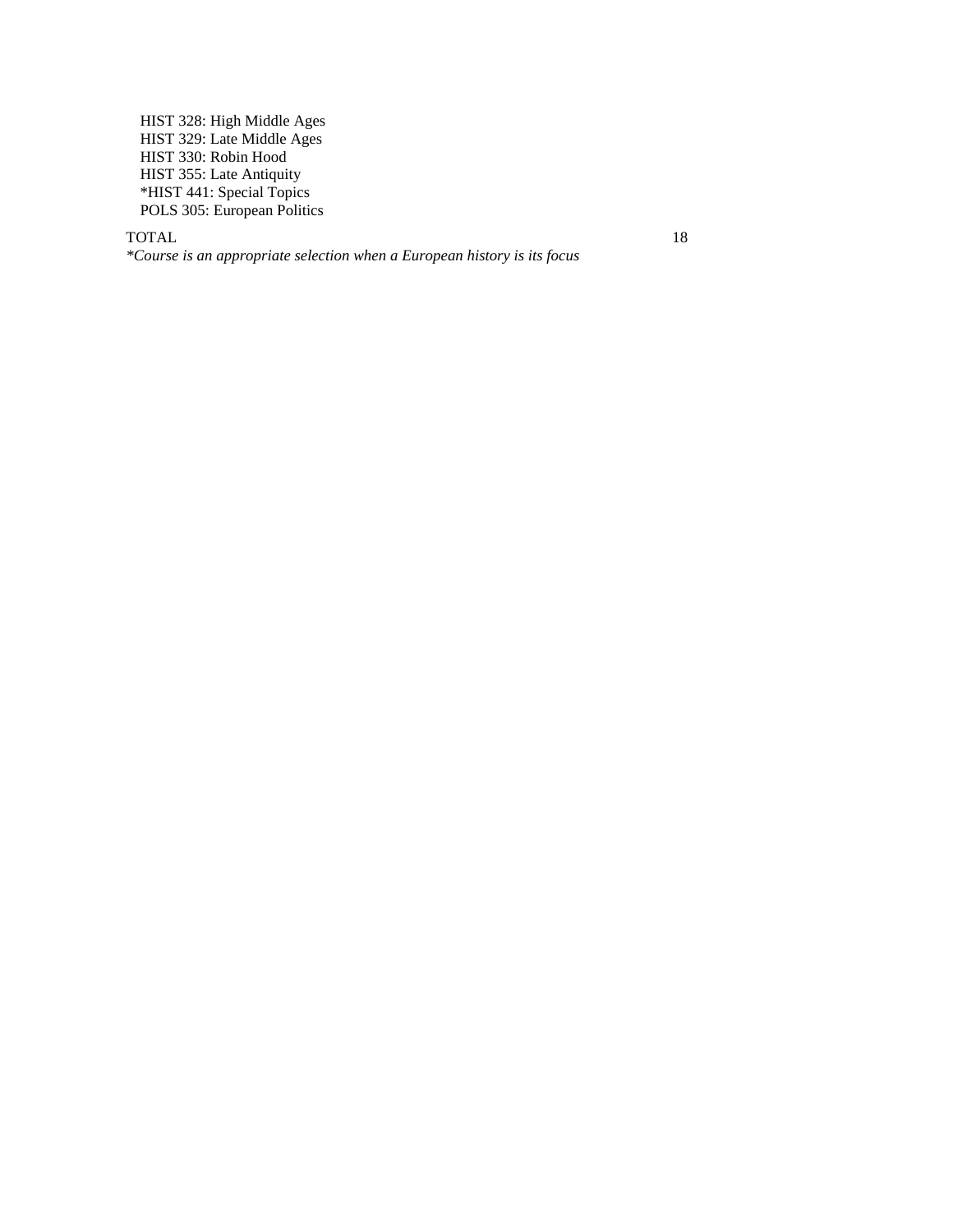# **DEGREE:** BACHELOR OF ARTS<br>MAJOR: ENGLISH **MAJOR:**

|    |                                                                                                                                                                                                                                                                                                                 | <b>Credit Hours</b>            |
|----|-----------------------------------------------------------------------------------------------------------------------------------------------------------------------------------------------------------------------------------------------------------------------------------------------------------------|--------------------------------|
|    | UNIVERSITY REQUIREMENT<br>FALS 101: Fine Arts and Lecture Series                                                                                                                                                                                                                                                | $\overline{0}$                 |
|    | <b>GENERAL EDUCATION REQUIREMENTS</b><br>(For approved courses, see the General Education: www.lander.edu/gen-ed.)                                                                                                                                                                                              |                                |
|    | A. Core Academic Skills (9 hours)<br>ENGL 101: Writing and Inquiry I<br>ENGL 102: Writing and Inquiry II<br>Mathematics                                                                                                                                                                                         | 3<br>3<br>3                    |
| В. | <b>Humanities and Fine Arts</b><br>(6 hours selected from 2 different disciplines)                                                                                                                                                                                                                              | 6                              |
|    | C. Behavioral and Social Perspectives<br>(6 hours selected from 2 different disciplines)                                                                                                                                                                                                                        | 6                              |
|    | D. Scientific and Mathematical Reasoning<br>(7 hours selected from 2 different disciplines, 1 lab science required)                                                                                                                                                                                             | 7                              |
| Е. | <b>Founding Documents of the United States</b><br>HIST 111: United States History to 1877 or<br><b>POLS 101: American National Government</b>                                                                                                                                                                   | 3                              |
| F. | <b>World Cultures</b>                                                                                                                                                                                                                                                                                           | 3                              |
|    | G. LINK 101: Leadership, Involvement, Networking and Knowledge                                                                                                                                                                                                                                                  | 1                              |
|    | LINK 101 is required of all new transfer students who have earned less than<br>24 credit hours of college-level work and all first-time freshmen.                                                                                                                                                               |                                |
|    | TOTAL GENERAL EDUCATION REQUIREMENTS                                                                                                                                                                                                                                                                            | 35                             |
|    | If all of the General Education requirements are met and/or waived, and the credit<br>hours do not add up to at least 30, the General Education requirements are not<br>complete. If below 30, additional General Education courses from any category<br>must be taken until the total hours at up to 30 hours. |                                |
|    | <b>MAJOR PROGRAM CORE REQUIREMENTS</b>                                                                                                                                                                                                                                                                          |                                |
|    | ENGL 200: Introduction to the English Major<br><b>ENGL 201: Survey of British Literature</b><br>ENGL 202: Survey of American Literature<br>ENGL 345: Introduction to Language and Linguistics<br>ENGL 499: Senior Seminar                                                                                       | 3<br>$\sqrt{3}$<br>3<br>3<br>3 |
|    | <b>MAJOR PROGRAM ADDITIONAL REQUIREMENTS</b>                                                                                                                                                                                                                                                                    |                                |
|    | *101-level Foreign Language<br>*102-level Foreign Language<br>*200-level Foreign Language                                                                                                                                                                                                                       | $0 - 3$<br>$0 - 3$<br>$0 - 3$  |
|    | <b>MAJOR PROGRAM ELECTIVES</b>                                                                                                                                                                                                                                                                                  |                                |
|    | <b>300-level courses</b> (Three of the courses listed below.)<br>ENGL 303: Renaissance<br>ENGL 304: Classicism<br>ENGL 311: Romanticism                                                                                                                                                                         | 9                              |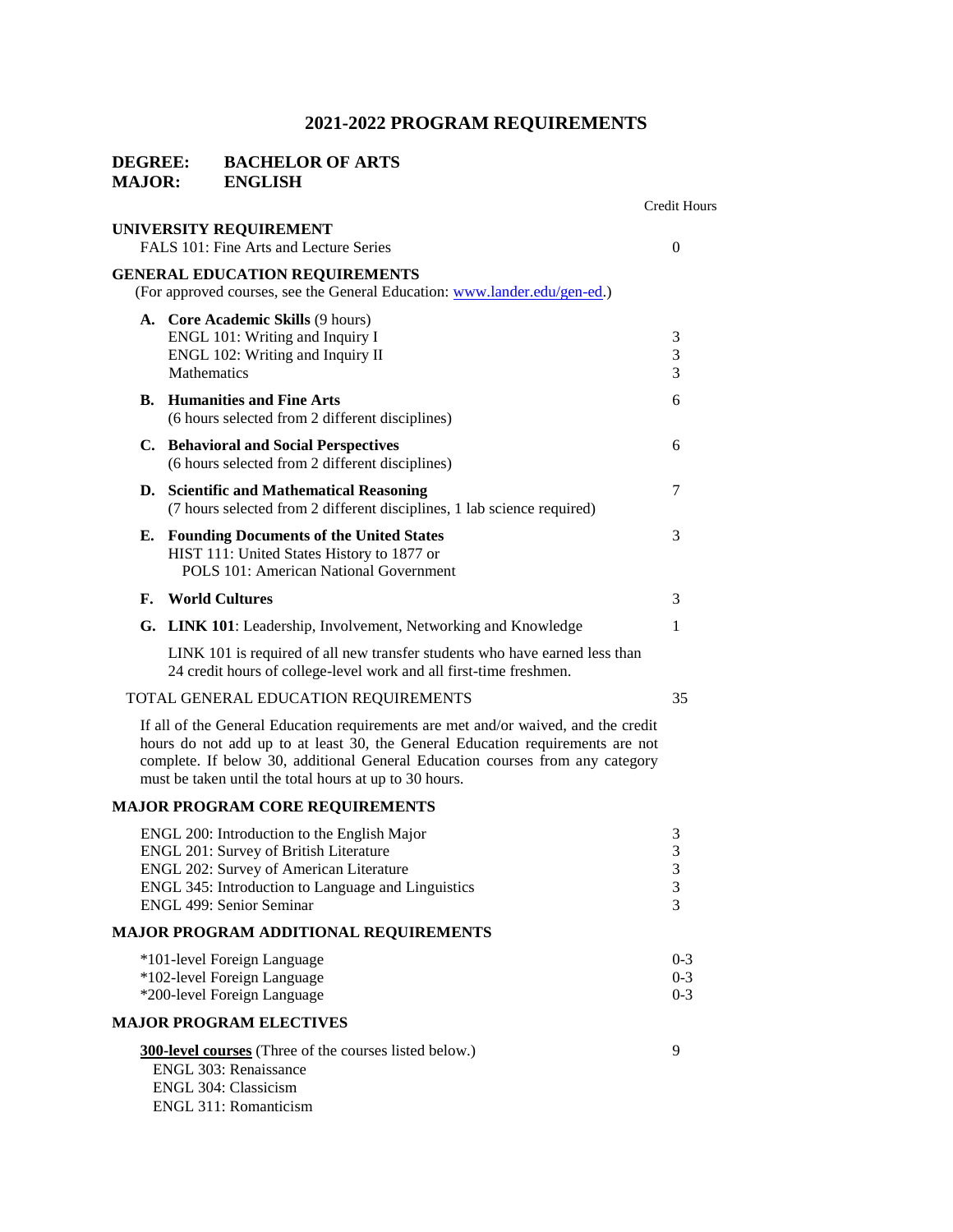| ENGL 312: Victorianism                                                             |            |
|------------------------------------------------------------------------------------|------------|
| ENGL 322: Realism and Naturalism                                                   |            |
| ENGL 325: Ethnic/Regional Literatures                                              |            |
| ENGL 326: Cultural Studies in American Cinema                                      |            |
| ENGL 338: Modernism                                                                |            |
| ENGL 339: Postmodernism                                                            |            |
| ENGL 344: Teaching and Applying English Grammar                                    |            |
| ENGL 350: Professional Revising and Editing                                        |            |
| <b>ENGL 353: Writing Poetry</b>                                                    |            |
| <b>ENGL 354: Writing Fiction</b>                                                   |            |
| <b>ENGL 364: Writing Nonfiction</b>                                                |            |
| <b>400-level courses</b> (Three of the courses listed below.)                      | 9          |
| ENGL 401: Special Topics in Literature                                             |            |
| ENGL 402: Young Adult Literature                                                   |            |
| ENGL 403: Special Topics in Film Studies                                           |            |
| ENGL 406: Studies in Major Authors                                                 |            |
| ENGL 413: Special Topics in Rhetoric                                               |            |
| ENGL 414: Studies in Genre                                                         |            |
| ENGL 417: Reading/Writing Seminar                                                  |            |
| ENGL 445: Topics in Language and Linguistics                                       |            |
| <b>ENGL 450: Technical Writing</b>                                                 |            |
| <b>Upper-level English electives</b>                                               | 9          |
| (Select three additional courses from the 300- and 400-level courses listed above) |            |
| TOTAL MAJOR PROGRAM REQUIREMENTS                                                   | $42 - 51*$ |
| <b>ADDITIONAL ELECTIVES</b>                                                        | $34 - 43*$ |
| <b>TOTAL FOR BA DEGREE</b>                                                         | 120        |

\*English majors are required to complete foreign language study through the intermediate level (SPAN or FR 203). Students who place above the 203 Intermediate level are exempt from the major requirement for foreign language.

Coursework must include at least 30 credit hours earned at 300-level or above, of which 12 credit hours must be in the major.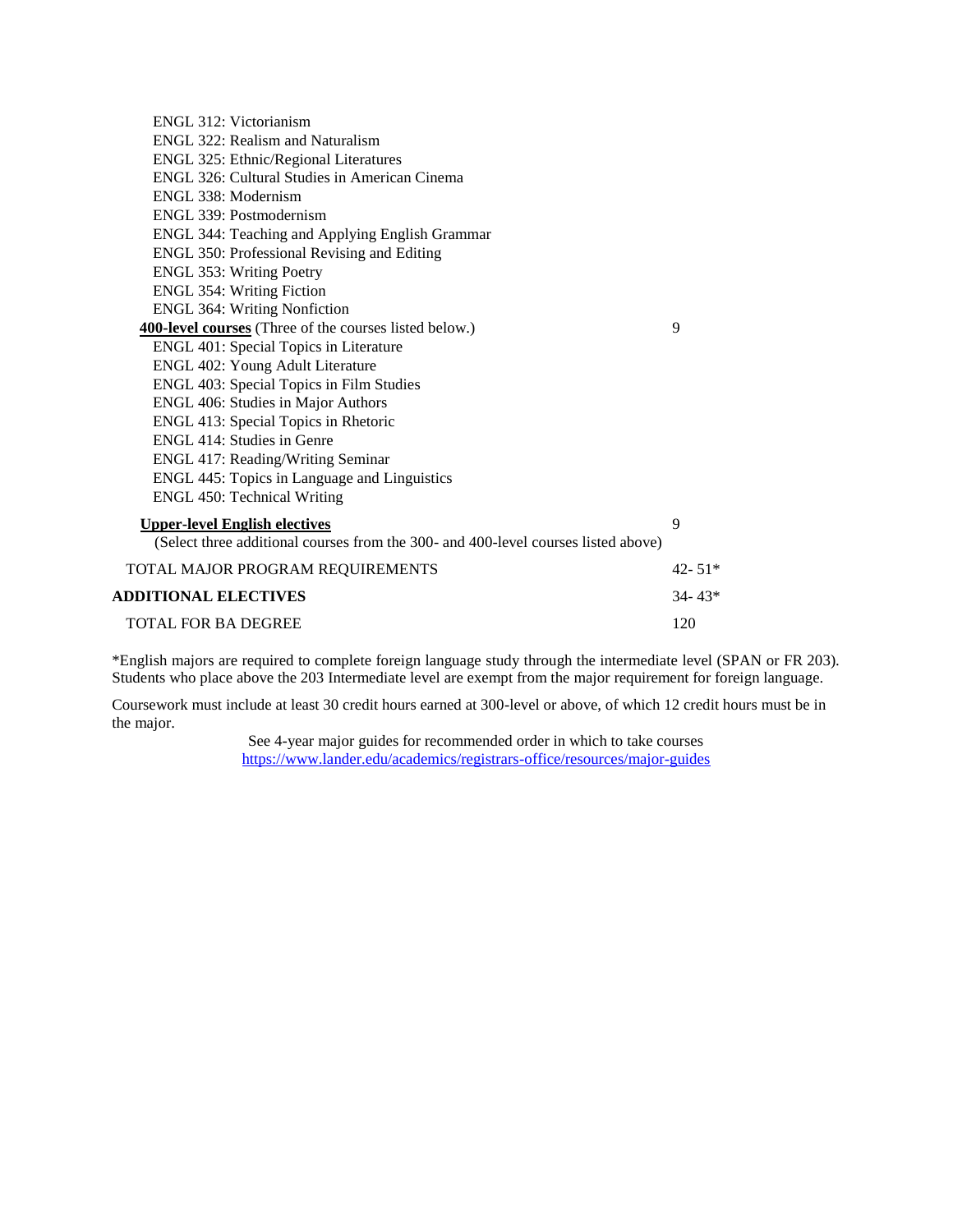Credit Hours

# **DEGREE: BACHELOR OF ARTS MAJOR: ENGLISH EMPHASIS: PROFESSIONAL WRITING**

## **UNIVERSITY REQUIREMENT**

|    | FALS 101: Fine Arts and Lecture Series                                                                             | $\theta$            |
|----|--------------------------------------------------------------------------------------------------------------------|---------------------|
|    |                                                                                                                    |                     |
|    | <b>GENERAL EDUCATION REQUIREMENTS</b><br>(For approved courses, see the General Education: www.lander.edu/gen-ed.) |                     |
|    |                                                                                                                    |                     |
|    | <b>A.</b> Core Skills (9 hours)<br>ENGL 101: Writing and Inquiry I                                                 | 3                   |
|    | ENGL 102: Writing and Inquiry II                                                                                   | 3                   |
|    | Mathematics                                                                                                        | 3                   |
|    | <b>B.</b> Humanities and Fine Arts                                                                                 | 6                   |
|    | (6 hours selected from 2 different disciplines)                                                                    |                     |
|    | C. Behavioral and Social Perspectives                                                                              | 6                   |
|    | (6 hours selected from 2 different disciplines)                                                                    |                     |
|    | D. Scientific and Mathematical Reasoning                                                                           | 7                   |
|    | (7 hours selected from 2 different disciplines, 1 lab science required)                                            |                     |
|    | E. Founding Documents of the United States                                                                         | 3                   |
|    | HIST 111: United States History to 1877 or                                                                         |                     |
|    | POLS 101: American National Government                                                                             |                     |
| F. | <b>World Cultures</b>                                                                                              | 3                   |
|    | G. LINK 101: Leadership, Involvement, Networking and Knowledge                                                     | 1                   |
|    | LINK 101 is required of all new transfer students who have earned less than                                        |                     |
|    | 24 credit hours of college-level work and all first-time freshmen.                                                 |                     |
|    | TOTAL GENERAL EDUCATION REQUIREMENTS                                                                               | 35                  |
|    | If all of the General Education requirements are met and/or waived, and the credit                                 |                     |
|    | hours do not add up to at least 30, the General Education requirements are not                                     |                     |
|    | complete. If below 30, additional General Education courses from any category                                      |                     |
|    | must be taken until the total hours at up to 30 hours.                                                             |                     |
|    | <b>MAJOR PROGRAM CORE REQUIREMENTS</b>                                                                             |                     |
|    | ENGL 200: Introduction to the English Major                                                                        | 3                   |
|    | <b>ENGL 201: Survey of British Literature</b>                                                                      | 3                   |
|    | ENGL 202: Survey of American Literature                                                                            | 3                   |
|    | ENGL 345: Introduction to Language and Linguistics                                                                 | 3<br>$\overline{3}$ |
|    | ENGL 499: Senior Seminar                                                                                           |                     |
|    | <b>MAJOR PROGRAM ADDITIONAL REQUIREMENTS</b>                                                                       |                     |
|    | *101-level Foreign Language                                                                                        | $0 - 3$             |
|    | *102-level Foreign Language                                                                                        | $0 - 3$             |
|    | *200-level Foreign Language                                                                                        | $0 - 3$             |
|    | <b>MAJOR PROGRAM ELECTIVES</b>                                                                                     |                     |
|    | <b>300-level courses</b> (Two of the courses listed below.)                                                        | 6                   |
|    | ENGL 303: Renaissance                                                                                              |                     |
|    | ENGL 304: Classicism                                                                                               |                     |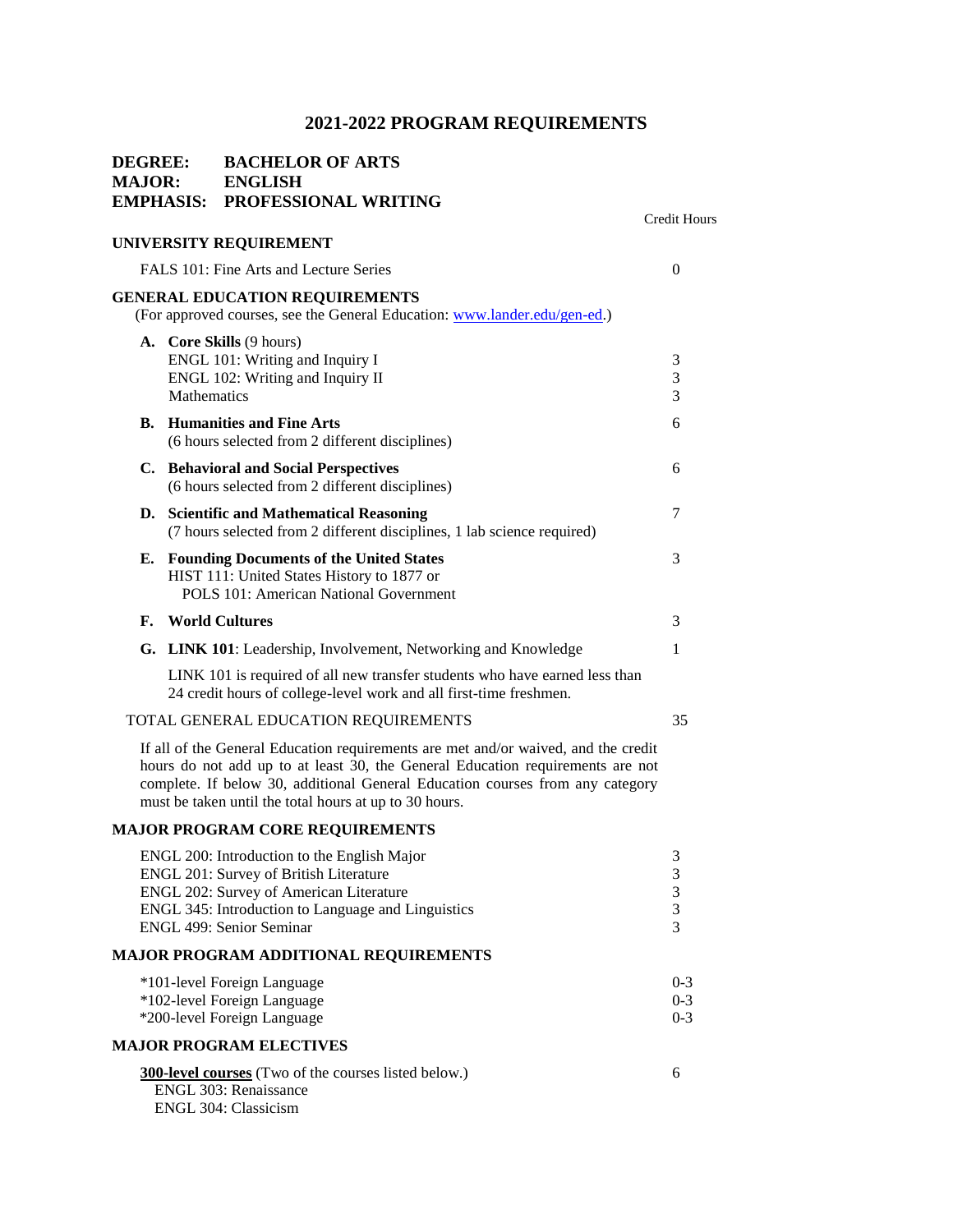| ENGL 311: Romanticism                                            |
|------------------------------------------------------------------|
| ENGL 312: Victorianism                                           |
| ENGL 322: Realism and Naturalism                                 |
| <b>ENGL 325: Ethnic/Regional Literatures</b>                     |
| ENGL 326: Cultural Studies in American Cinema                    |
| ENGL 338: Modernism                                              |
| ENGL 339: Postmodernism                                          |
| ENGL 344: Teaching and Applying English Grammar                  |
| ENGL 350: Professional Revising and Editing                      |
| ENGL 353: Writing Poetry                                         |
| <b>ENGL 354: Writing Fiction</b>                                 |
| <b>ENGL 364: Writing Nonfiction</b>                              |
| <b>400-level courses</b> (Two of the courses listed below.)<br>6 |
| ENGL 401: Special Topics in Literature                           |
| ENGL 402: Young Adult Literature                                 |
| ENGL 403: Special Topics in Film Studies                         |
| ENGL 406: Studies in Major Authors                               |
| ENGL 413: Special Topics in Rhetoric                             |
| ENGL 414: Studies in Genre                                       |
| ENGL 417: Reading/Writing Seminar                                |
| ENGL 445: Topics in Language and Linguistics                     |
| ENGL 450: Technical Writing                                      |
|                                                                  |

### **MAJOR PROGRAM EMPHASIS REQUIREMENTS**

| ENGL 413: Special Topics in Rhetoric                                                                                                                                              | 3         |
|-----------------------------------------------------------------------------------------------------------------------------------------------------------------------------------|-----------|
| ENGL 490: Internship                                                                                                                                                              | 3         |
| General Writing Options (One of the courses listed below.)                                                                                                                        | 3         |
| <b>ENGL 251: Introduction to Creative Writing</b>                                                                                                                                 |           |
| <b>ENGL 275: Business Communications</b>                                                                                                                                          |           |
| ENGL 276: Public Writing and Research                                                                                                                                             |           |
| <b>Genre Options</b> (One of the courses listed below.)                                                                                                                           | 3         |
| ENGL 353: Writing Poetry                                                                                                                                                          |           |
| <b>ENGL 354: Writing Fiction</b>                                                                                                                                                  |           |
| <b>ENGL 364: Writing Nonfiction</b>                                                                                                                                               |           |
| <b>Technical Options</b> (One of the courses listed below.)                                                                                                                       | 3         |
| ENGL 350: Professional Revising and Editing                                                                                                                                       |           |
| <b>ENGL 373: Writing and Research Methods</b>                                                                                                                                     |           |
| ENGL 450: Technical Writing                                                                                                                                                       |           |
| TOTAL MAJOR PROGRAM REQUIREMENTS                                                                                                                                                  | 42-51     |
| ADDITIONAL ELECTIVES                                                                                                                                                              | $34 - 43$ |
| Students in the Professional Writing Emphasis are strongly encouraged to choose a<br>$minor$ and/or take electives in the field in which they would like to write professionally. |           |

### TOTAL FOR BA DEGREE 120

\*English majors are required to complete foreign language study through the intermediate level (SPAN or FR 203). Students who place above the 203 Intermediate level are exempt from the major requirement for foreign language.

Coursework must include at least 30 credit hours earned at 300-level or above, of which 12 credit hours must be in the major.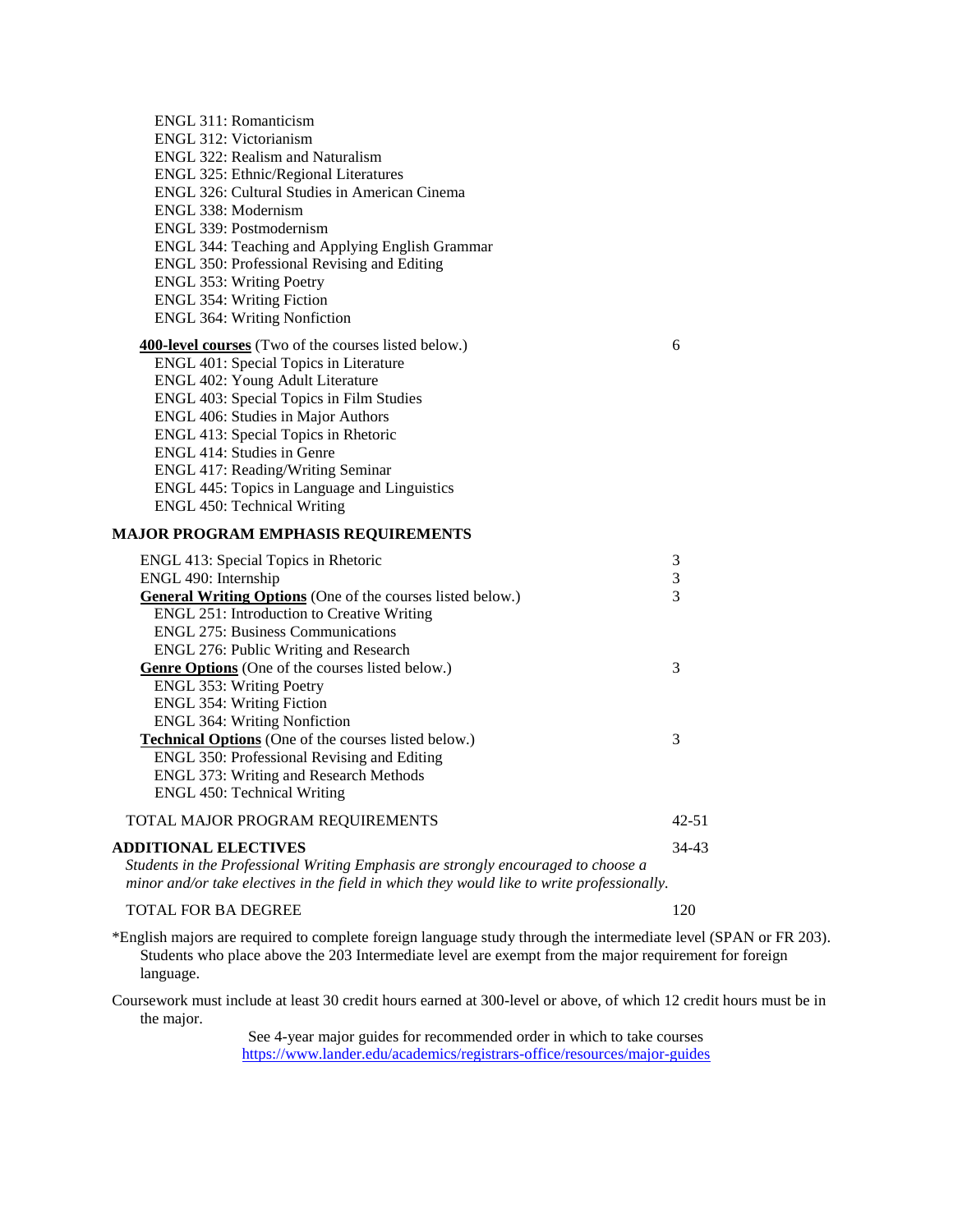Credit Hours

# **DEGREE: BACHELOR OF ARTS MAJOR: ENGLISH CERTIFICATION: SECONDARY TEACHER CERTIFICATION**

|    | <b>UNIVERSITY REQUIREMENT</b>                                                                                                                                                                                                                                                                                    |                                               |
|----|------------------------------------------------------------------------------------------------------------------------------------------------------------------------------------------------------------------------------------------------------------------------------------------------------------------|-----------------------------------------------|
|    | FALS 101: Fine Arts and Lecture Series                                                                                                                                                                                                                                                                           | $\Omega$                                      |
|    | <b>GENERAL EDUCATION REQUIREMENTS</b><br>(For approved courses, see the General Education: www.lander.edu/gen-ed.)                                                                                                                                                                                               |                                               |
|    | A. Core Academic Skills (9 hours)<br>ENGL 101: Writing and Inquiry I<br>ENGL 102: Writing and Inquiry II<br>Mathematics                                                                                                                                                                                          | 3<br>3<br>3                                   |
|    | <b>B.</b> Humanities and Fine Arts<br>(6 hours selected from 2 different disciplines)                                                                                                                                                                                                                            | 6                                             |
|    | C. Behavioral and Social Perspectives<br>(6 hours selected from 2 different disciplines)                                                                                                                                                                                                                         | 6                                             |
|    | D. Scientific and Mathematical Reasoning<br>(7 hours selected from 2 different disciplines, 1 lab science required)                                                                                                                                                                                              | 7                                             |
| Е. | <b>Founding Documents of the United States</b><br>HIST 111: United States History to 1877 or<br>POLS 101: American National Government                                                                                                                                                                           | 3                                             |
|    | F. World Cultures                                                                                                                                                                                                                                                                                                | 3                                             |
|    | G. LINK 101: Leadership, Involvement, Networking and Knowledge                                                                                                                                                                                                                                                   | 1                                             |
|    | LINK 101 is required of all new transfer students who have earned less than<br>24 credit hours of college-level work and all first-time freshmen.                                                                                                                                                                |                                               |
|    | TOTAL GENERAL EDUCATION REQUIREMENTS                                                                                                                                                                                                                                                                             | 35                                            |
|    | If all of the General Education requirements are met and/or waived, and the credit<br>hours do not add up to at least 30, the General Education requirements are not<br>complete. If below 30, additional General Education courses from any category<br>must be taken until the total hours add up to 30 hours. |                                               |
|    | <b>MAJOR PROGRAM CORE REQUIREMENTS</b>                                                                                                                                                                                                                                                                           |                                               |
|    | ENGL 200: Introduction to the English Major<br><b>ENGL 201: Survey of British Literature</b><br>ENGL 202: Survey of American Literature<br>ENGL 345: Introduction to Language and Linguistics<br>ENGL 499: Senior Seminar                                                                                        | 3<br>$\mathfrak{Z}$<br>$\frac{3}{3}$<br>3     |
|    | <b>MAJOR PROGRAM ADDITIONAL REQUIREMENTS</b>                                                                                                                                                                                                                                                                     |                                               |
|    | 101-level Foreign Language<br>201-level Foreign Language<br>200-level Foreign Language<br>ENGL 402: Young Adult Literature<br>ENGL 413: Special Topics in Rhetoric<br>ENGL 451: Methods of Teaching Secondary English                                                                                            | $0-3*$<br>$0 - 3*$<br>$0 - 3*$<br>3<br>3<br>3 |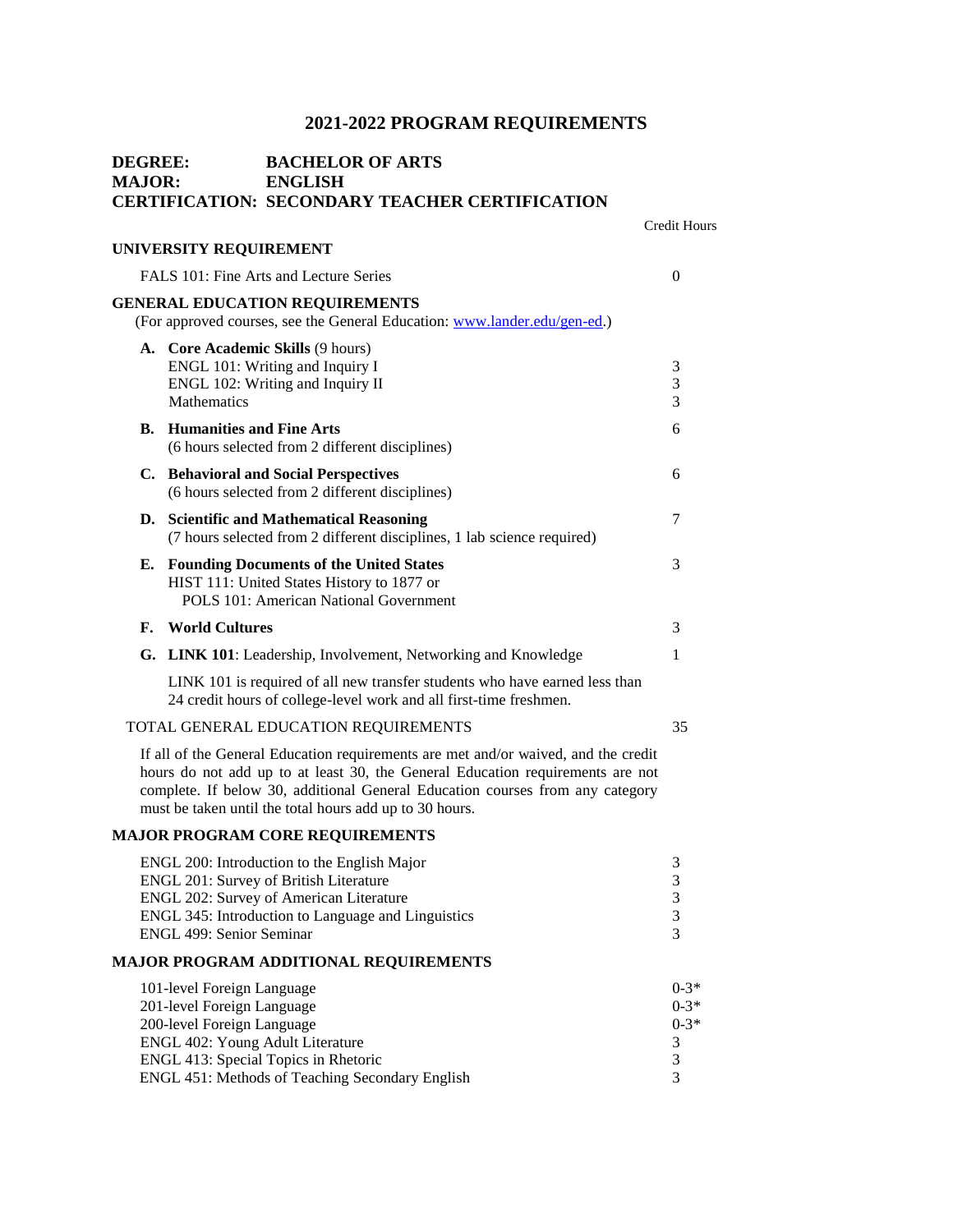# **MAJOR PROGRAM ELECTIVES**

| 300-Level Courses - choose 6 credit hours from the following<br>ENGL 303: Renaissance<br>ENGL 304: Classicism<br>ENGL 311: Romanticism<br>ENGL 312: Victorianism<br><b>ENGL 322: Realism and Naturalism</b><br>ENGL 325: Ethnic/Regional Literatures<br>ENGL 326: Cultural Studies in American Cinema<br>ENGL 338: Modernism<br>ENGL 339: Postmodernism<br>ENGL 344: Teaching and Applying English Grammar<br>ENGL 350: Professional Revising and Editing                                                                                                                              | 6                                                                     |
|----------------------------------------------------------------------------------------------------------------------------------------------------------------------------------------------------------------------------------------------------------------------------------------------------------------------------------------------------------------------------------------------------------------------------------------------------------------------------------------------------------------------------------------------------------------------------------------|-----------------------------------------------------------------------|
| <b>ENGL 353: Writing Poetry</b><br><b>ENGL 354: Writing Fiction</b>                                                                                                                                                                                                                                                                                                                                                                                                                                                                                                                    |                                                                       |
| <b>ENGL 364: Writing Nonfiction</b>                                                                                                                                                                                                                                                                                                                                                                                                                                                                                                                                                    |                                                                       |
| ENGL 373: Writing and Research Methods                                                                                                                                                                                                                                                                                                                                                                                                                                                                                                                                                 |                                                                       |
| 400-level Courses - choose 6 credit hours from the following<br>ENGL 401: Special Topics in Literature<br>ENGL 403: Special Topics in Film Studies<br>ENGL 406: Studies in Major Authors<br>ENGL 413: Special Topics in Rhetoric<br>ENGL 414: Studies in Genre<br>ENGL 417: Reading /Writing Seminar<br>ENGL 445: Topics in Language and Linguistics<br><b>ENGL 450: Technical Writing</b>                                                                                                                                                                                             | 6                                                                     |
| TOTAL MAJOR PROGRAM REQUIREMENTS                                                                                                                                                                                                                                                                                                                                                                                                                                                                                                                                                       | $36 - 45*$                                                            |
| <b>TEACHER CERTIFICATION REQUIREMENTS</b>                                                                                                                                                                                                                                                                                                                                                                                                                                                                                                                                              |                                                                       |
| <b>EDUC</b> 203: Field Experience I<br><i><b>‡EDUC 204: Instructional Technology for Teachers</b></i><br><i><b>EDUC 223: General Pedagogy</b></i><br><i><b>‡EDUC 240: Child Growth and the Educational Process</b></i><br><i>EDUC</i> 320: Reading and Writing in the Content Area<br><b><i>‡EDUC 321: Foundations of Reading</i></b><br><b>EDUC</b> 329: Field Experience II<br><i><b>\$SPED 223: PREK-12 Students with Diverse Learning Needs</b></i><br><b>EDUC</b> 429: Clinical Practice A<br><b>*EDUC</b> 461: Clinical Practice B<br><b>EDUC</b> 499: Teacher Education Seminar | 0.5<br>3<br>$\mathfrak{Z}$<br>3<br>3<br>3<br>0.5<br>3<br>1<br>11<br>1 |
| TOTAL TEACHER CERTIFICATION REQUIREMENTS                                                                                                                                                                                                                                                                                                                                                                                                                                                                                                                                               | 32                                                                    |
| <b>ADDITIONAL ELECTIVES</b>                                                                                                                                                                                                                                                                                                                                                                                                                                                                                                                                                            | $8 - 17$                                                              |
| <b>TOTAL FOR BA DEGREE</b>                                                                                                                                                                                                                                                                                                                                                                                                                                                                                                                                                             | 120                                                                   |

\*English Secondary Certification majors are required to complete foreign language study through the intermediate level (SPAN or FR 203). Students who place above the 203 Intermediate level are exempt from the major requirement for foreign language.

⁑A grade of "C" or better is required in these Teacher Education courses.

⁂A grade of "B" or better is required in these Teacher Education courses.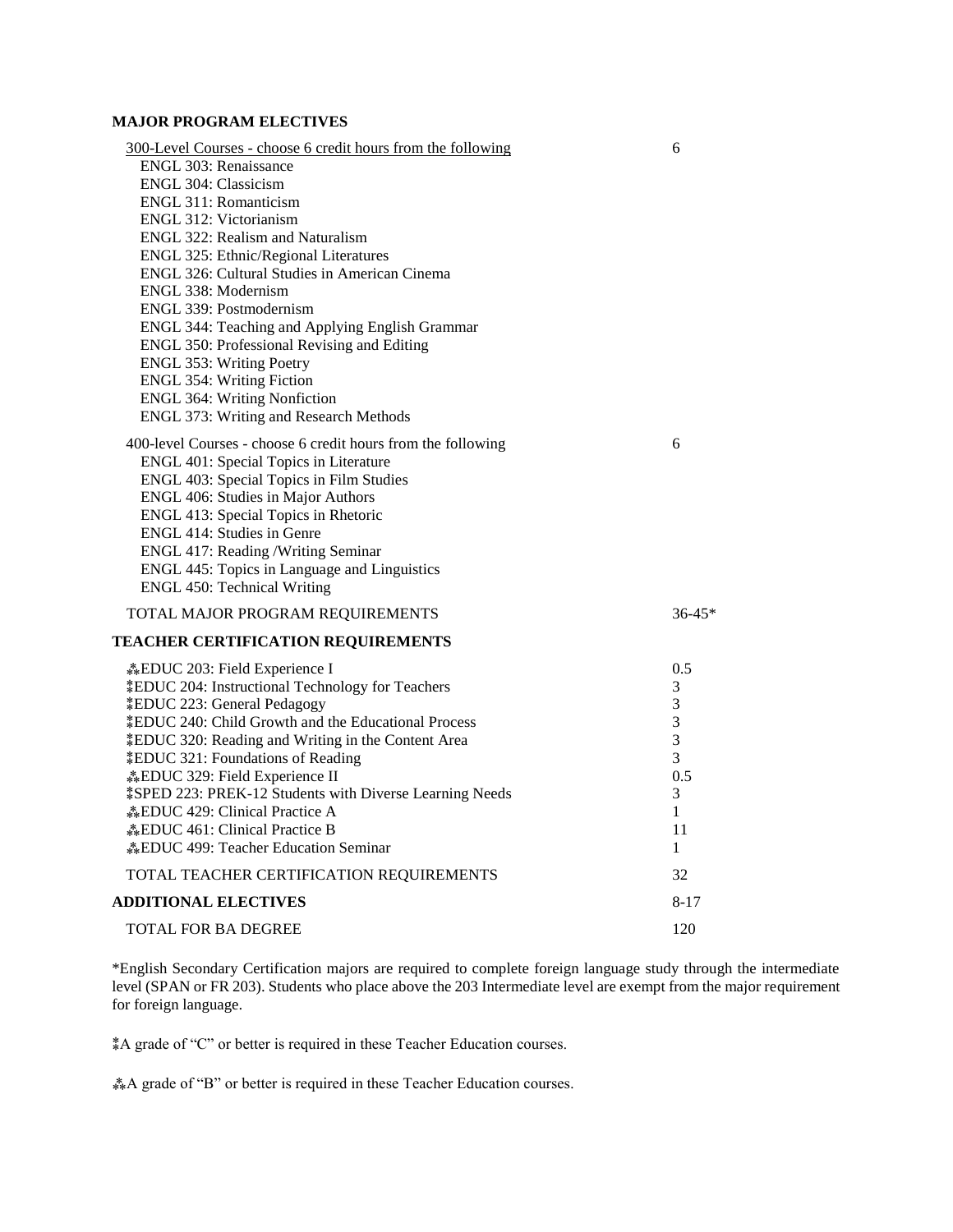**Freshman Year:** Students are expected to pass the State Skills Exam (PRAXIS Core) during their freshman year, earn a C or better in all courses marked ⁑ (see the 4 Year Major Guide for recommended sequence), earn a B or better in all education Field Experience courses, and maintain a cumulative GPA of 2.75. Students who do not earn the minimum GPA of 2.75 by the end of their Freshman Year are moved from the program to the English major.

**Sophomore Year:** Students must submit their application for admission to Teacher Education, pass the Screening Interview for Teacher Education, earn a C or better in all courses marked ⁑ (see the 4 Year Major Guide for recommended sequence), earn a B or better in all education Field Experience courses, and maintain a cumulative GPA of 2.75 or higher. Students who do not maintain the minimum GPA of 2.75 are moved from program to the English major.

**Junior Year:** Students must submit their application for student teaching, maintain a GPA of 3.00 or higher in all professional education coursework, earn a C or better in all courses marked ⁑ (see the 4 Year Major Guide for recommended sequence), earn a B or better in all education Field Experience courses, and maintain a cumulative GPA of 2.75 or higher. Students who do not maintain the minimum GPA of 2.75 are moved from the program to the English major. Students must pass the PRAXIS II content area exam prior to taking EDUC 461 and are advised to take the exam during the summer between Junior and Senior year.

**Senior Year:** Students must pass the PRAXIS II content area exam prior to taking EDUC 461, complete PLT Teacher Certification Assessment during Clinical Practice, maintain a GPA of 3.00 or higher in all professional education coursework, earn a C or better in all courses marked  $*$  (see the 4-Year Major Guide for recommended sequence), earn a B or better in all Field Experience courses; maintain a cumulative GPA of 2.75 or higher, submit Graduation Application, and complete FALS requirement. Students who do not maintain the minimum GPA of 2.75 are moved from the program to the English major. Students who do not meet all requirements will not earn teacher certification in English.

Coursework must include at least 30 credit hours earned at 300-level or above, of which 12 credit hours must be in the major.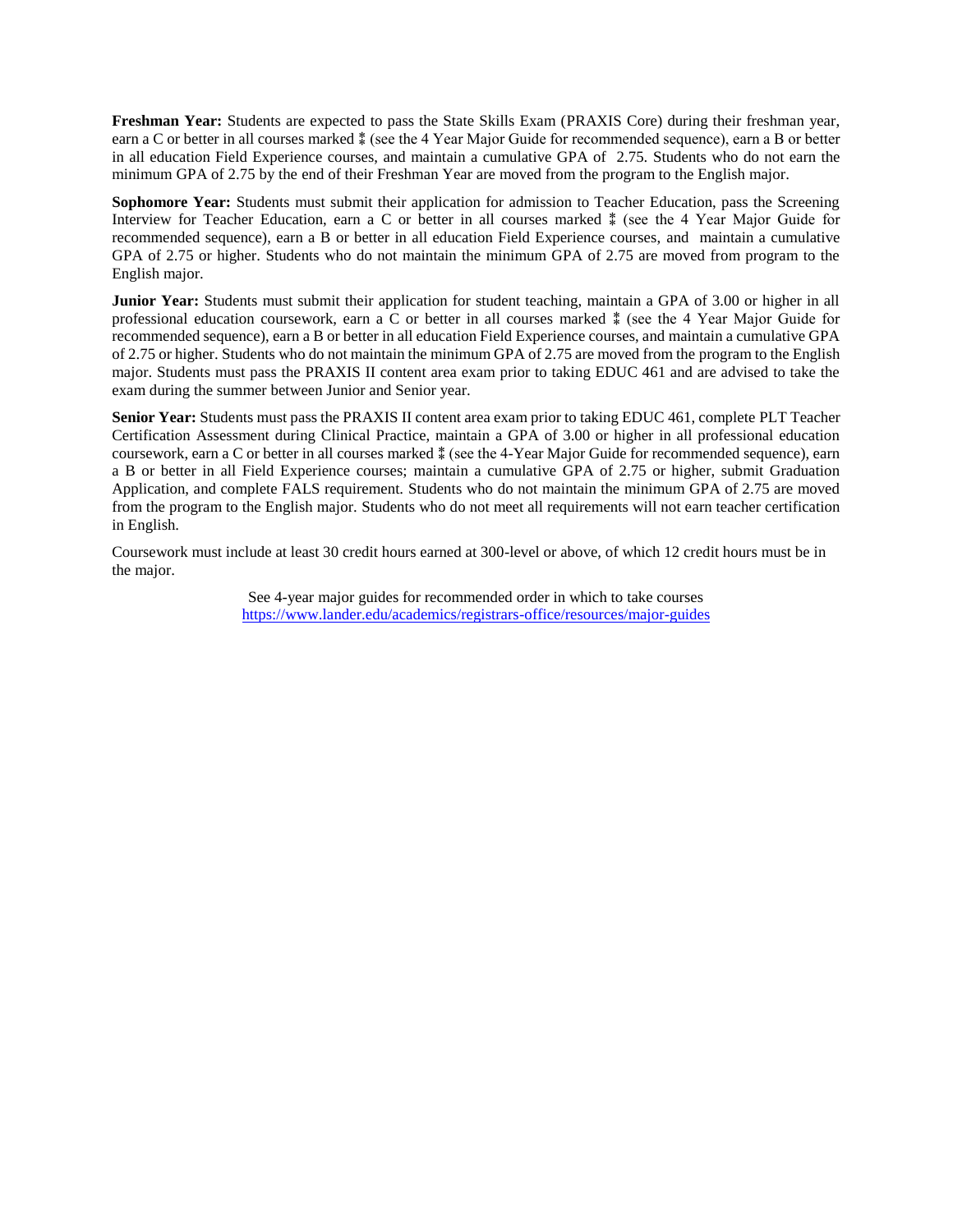# **DEGREE: BACHELOR OF ARTS MAJOR: HUMANITIES**

|           |                                                                                                                                                                                                                                                                                                                           | <b>Credit Hours</b> |
|-----------|---------------------------------------------------------------------------------------------------------------------------------------------------------------------------------------------------------------------------------------------------------------------------------------------------------------------------|---------------------|
|           | UNIVERSITY REQUIREMENT                                                                                                                                                                                                                                                                                                    |                     |
|           | FALS 101: Fine Arts and Lecture Series                                                                                                                                                                                                                                                                                    | $\overline{0}$      |
|           | <b>GENERAL EDUCATION REQUIREMENTS</b><br>(For approved courses, see the General Education: www.lander.edu/gen-ed.)                                                                                                                                                                                                        |                     |
|           | A. Core Academic Skills (9 hours)<br>ENGL 101: Writing and Inquiry I<br>ENGL 102: Writing and Inquiry II<br>Mathematics                                                                                                                                                                                                   | 3<br>3<br>3         |
| <b>B.</b> | <b>Humanities and Fine Arts</b><br>(6 hours selected from 2 different disciplines)                                                                                                                                                                                                                                        | 6                   |
|           | C. Behavioral and Social Perspectives<br>(6 hours selected from 2 different disciplines)                                                                                                                                                                                                                                  | 6                   |
|           | D. Scientific and Mathematical Reasoning<br>(7 hours selected from 2 different disciplines, 1 lab science required)                                                                                                                                                                                                       | 7                   |
|           | E. Founding Documents of the United States<br>HIST 111: United States History to 1877 or<br>POLS 101: American National Government                                                                                                                                                                                        | 3                   |
| F.        | <b>World Cultures</b>                                                                                                                                                                                                                                                                                                     | 3                   |
|           | G. LINK 101: Leadership, Involvement, Networking and Knowledge                                                                                                                                                                                                                                                            | 1                   |
|           | LINK 101 is required of all new transfer students who have earned less than<br>24 credit hours of college-level work and all first-time freshmen.                                                                                                                                                                         |                     |
|           | TOTAL GENERAL EDUCATION REQUIREMENTS                                                                                                                                                                                                                                                                                      | 35                  |
|           | If all of the General Education requirements are met and/or waived, and the credit<br>hours do not add up to at least 30, the General Education requirements are not<br>complete. If below 30, additional General Education courses from any category<br>must be taken until the total hours add up to at least 30 hours. |                     |
|           | <b>MAJOR PROGRAM CORE REQUIREMENTS</b>                                                                                                                                                                                                                                                                                    |                     |
|           | HUMA 250: Foundations in the Humanities<br>HUMA 499: Senior Seminar                                                                                                                                                                                                                                                       | 3<br>3              |
|           | <b>MAJOR PROGRAM ADDITIONAL REQUIREMENTS</b>                                                                                                                                                                                                                                                                              | 30                  |
|           | 30 hours at the 300-level or higher in the following Humanities disciplines: Art,<br>English, Foreign Languages, History, Media and Communication, Music,<br>Philosophy, Political Science, Religion, and Sociology. 15 hours from a focus<br>discipline and at least 15 hours from other Humanities disciplines.         |                     |
|           | TOTAL MAJOR PROGRAM REQUIREMENTS                                                                                                                                                                                                                                                                                          | 36                  |
|           | *ADDITIONAL ELECTIVES                                                                                                                                                                                                                                                                                                     | 49                  |
|           | <b>TOTAL FOR BA/BS DEGREE</b>                                                                                                                                                                                                                                                                                             | 120                 |
|           |                                                                                                                                                                                                                                                                                                                           |                     |

\* Additional Electives: It is recommended that students devote 18-21 hours to a minor that differs from the focus discipline in the student's major program additional requirements.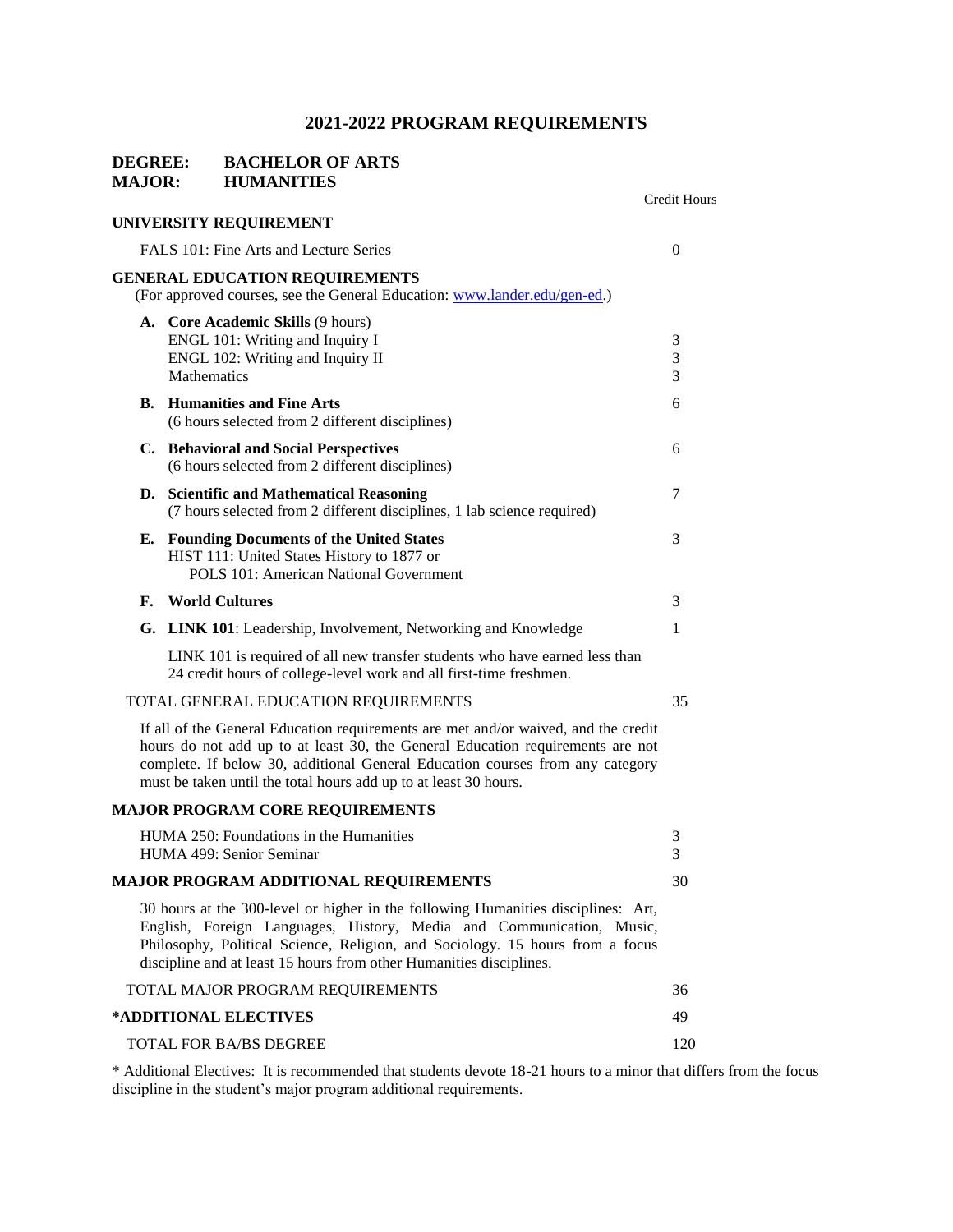Coursework must include at least 30 credit hours earned at 300-level or above, of which 12 credit hours must be in the major.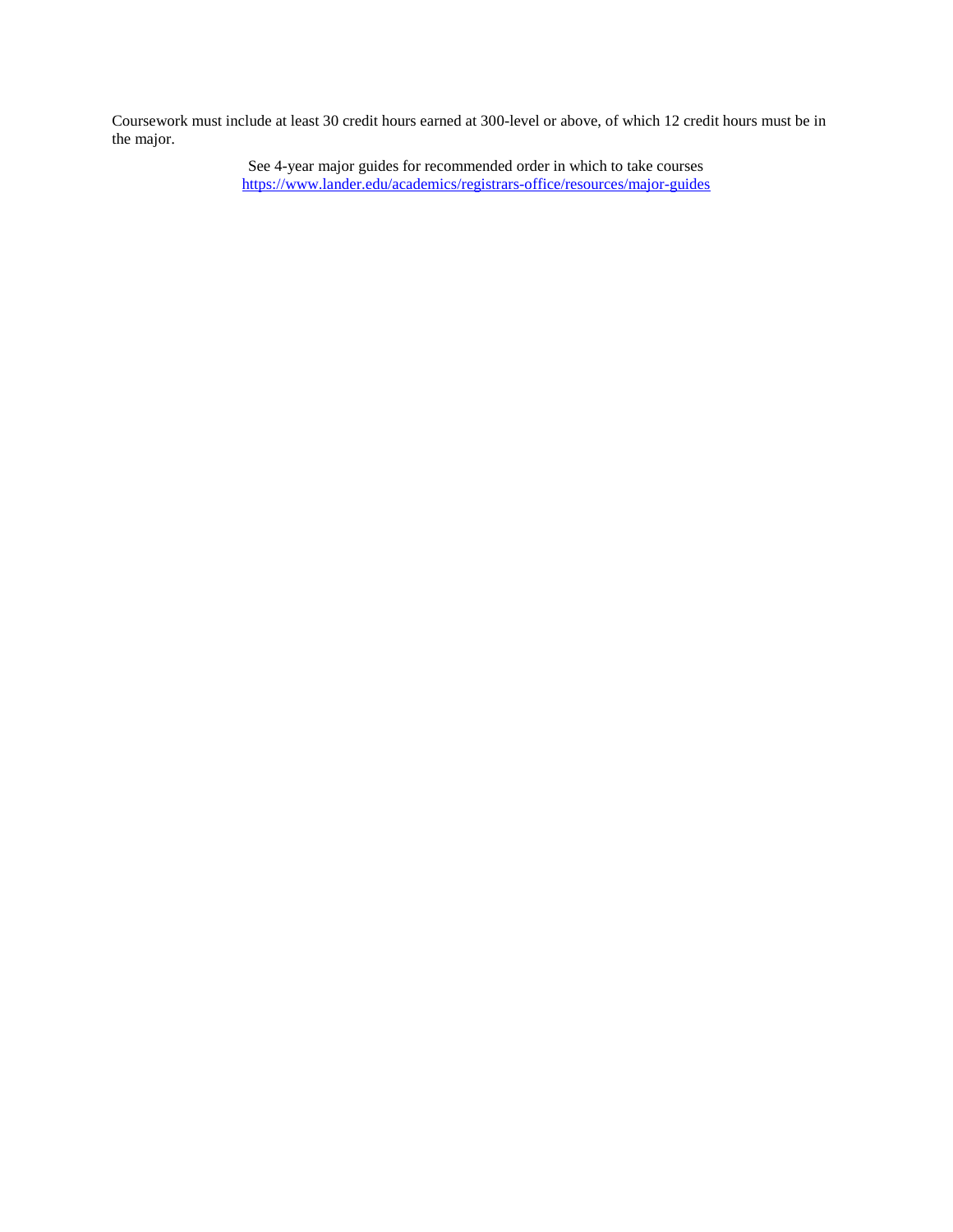### **DEGREE: BACHELOR OF ARTS MAJOR: SPANISH**

|    |                                                                                                                                                   | <b>Credit Hours</b>      |
|----|---------------------------------------------------------------------------------------------------------------------------------------------------|--------------------------|
|    | UNIVERSITY REQUIREMENT                                                                                                                            |                          |
|    | FALS 101: Fine Arts and Lecture Series                                                                                                            | $\Omega$                 |
|    | <b>GENERAL EDUCATION REQUIREMENTS</b><br>(For approved courses, see the General Education: www.lander.edu/gen-ed.)                                |                          |
|    | <b>A.</b> Core Skills (9 hours)<br>ENGL 101: Writing and Inquiry I<br>ENGL 102: Writing and Inquiry II<br><b>Mathematics</b>                      | 3<br>$\mathfrak{Z}$<br>3 |
|    | <b>B.</b> Humanities and Fine Arts<br>(6 hours selected from 2 different disciplines)                                                             | 6                        |
|    | C. Behavioral and Social Perspectives<br>(6 hours selected from 2 different disciplines)                                                          | 6                        |
|    | D. Scientific and Mathematical Reasoning<br>(7 hours selected from 2 different disciplines, 1 lab science required)                               | 7                        |
| Е. | <b>Founding Documents of the United States</b><br>HIST 111: United States History to 1877 or<br>POLS 101: American National Government            | 3                        |
| F. | *World Cultures                                                                                                                                   | $\mathcal{F}$            |
|    | G. LINK 101: Leadership, Involvement, Networking and Knowledge                                                                                    | 1                        |
|    | LINK 101 is required of all new transfer students who have earned less than<br>24 credit hours of college-level work and all first-time freshmen. |                          |
|    | TOTAL GENERAL EDUCATION REQUIREMENTS                                                                                                              | 35                       |
|    | $T$ (1 cd $\alpha$ ) $T$ 1 d $\alpha$ ) $T$ (1 d $T$ ) $T$ ) $T$ (1 d $T$ ) $T$ (1 d $T$                                                          |                          |

If all of the General Education requirements are met and/or waived, and the credit hours do not add up to at least 30, the General Education requirements are not complete. If below 30, additional General Education courses from any category must be taken until the total hours add up to at least 30 hours.

# **MAJOR PROGRAM CORE REQUIREMENTS**

| SPAN 101: Spanish for Global Citizens I                                     | 3 |
|-----------------------------------------------------------------------------|---|
| SPAN 102: Spanish for Global Citizens II                                    | 3 |
| SPAN 203: Spanish for Global Citizens III                                   | 3 |
| SPAN 204: Spanish for Global Citizens IV                                    | 3 |
| SPAN 305: Spanish Advanced Grammar                                          | 3 |
| SPAN 306: Spanish Writing Workshop                                          |   |
| SPAN 330: Overseas Study                                                    |   |
| SPAN 499: Spanish Capstone                                                  |   |
| ADDITIONAL MAJOR PROGRAM REOUIREMENTS                                       |   |
| <b>SPAN 200-level or above</b> (Complete 6 credit hours from the following) | 6 |

SPAN 205: Hispanic World for Heritage Speakers

SPAN 215: Spanish for the Professions

SPAN 240: Overseas Study: Language

SPAN 280: Special Topics